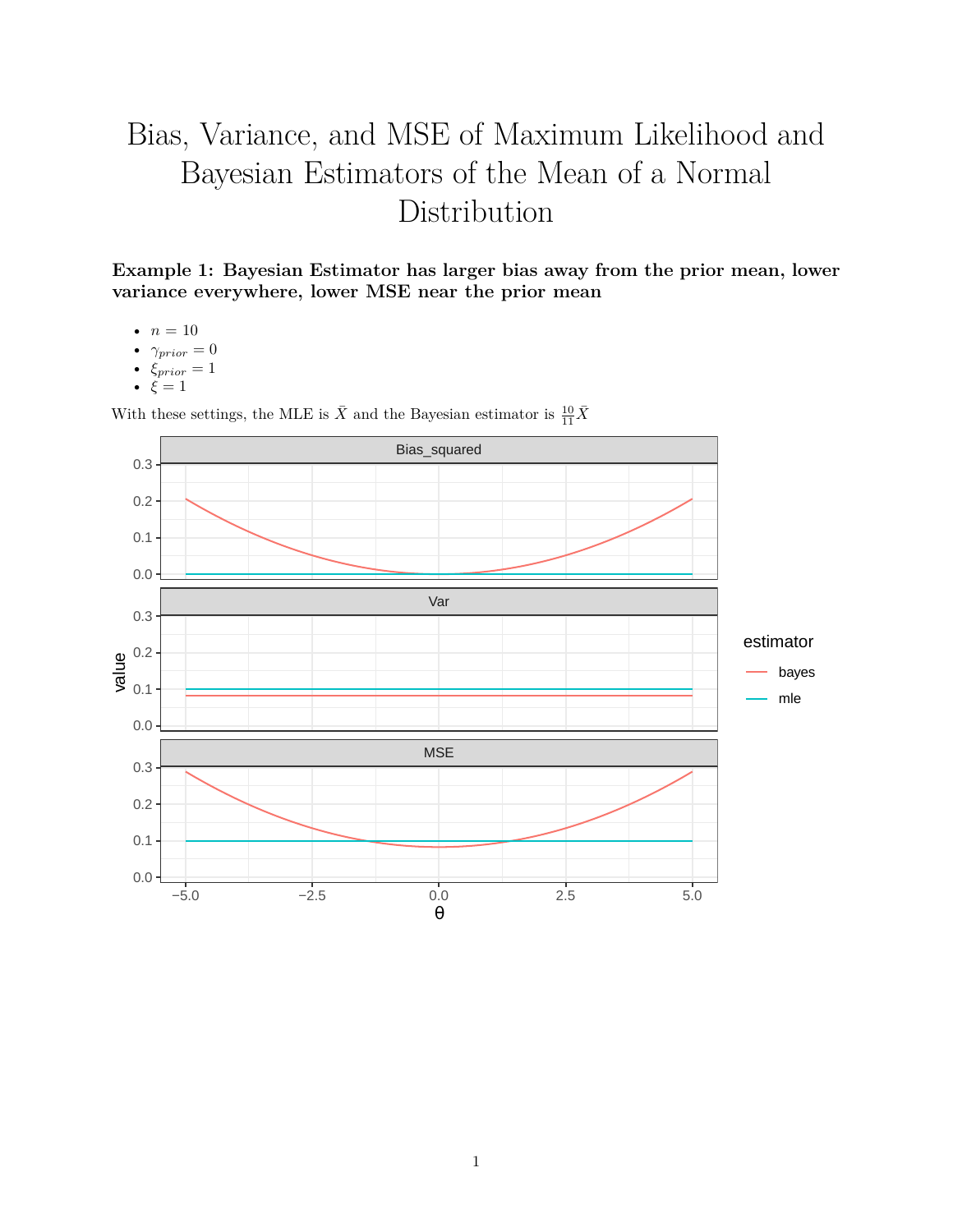**Example 2: Location where Bayesian Estimator has lower MSE depends on the prior mean.**

- $n = 10$ •  $\gamma_{prior} = 2.5$
- $\xi_{prior} = 1$
- $\xi = 1$

With these settings, the MLE is  $\bar{X}$  and the Bayesian estimator is  $\frac{10}{11}\bar{X} + \frac{1}{11}2.5$